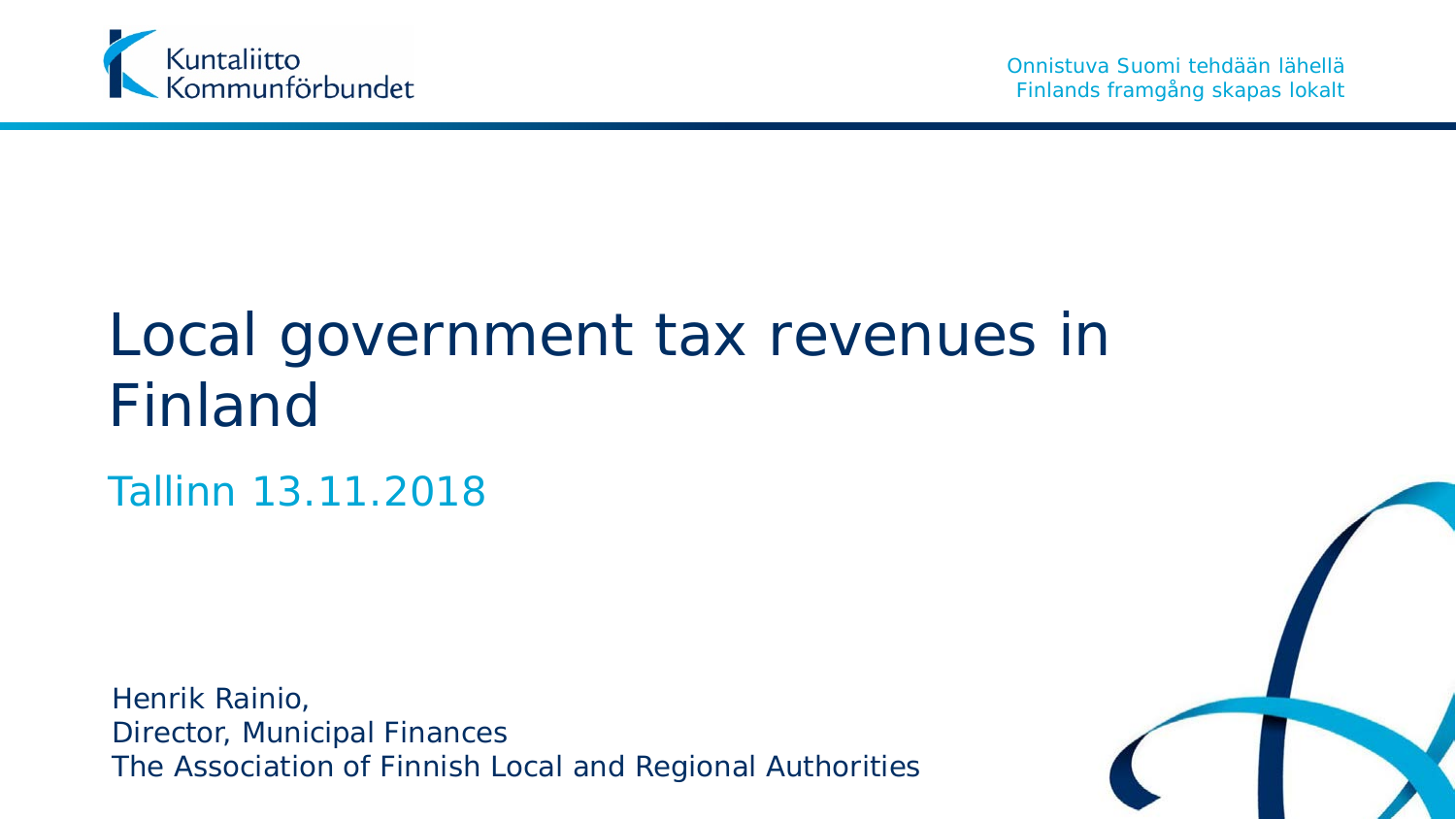## Municipalities in Finland

- The responsibility of municipalities for social services, healthcare, educational and cultural services, public infrastructure as well as the organisation of other welfare services is **extremely significant** by international and also European standards.
- Local government accounts for **two-thirds** of public consumption in Finland.
- The ratio of the total expenditure of local government to GDP has been **about 20%** in recent years.
- Local government employs about **one fifth** of the total Finnish labour force.
- Municipalities have the right to tax the earned income of their inhabitants (municipal income taxation) and municipalities are paid tax on the basis of the value of real property (tax on real property). Municipalities are also entitled to a share of corporate income tax.

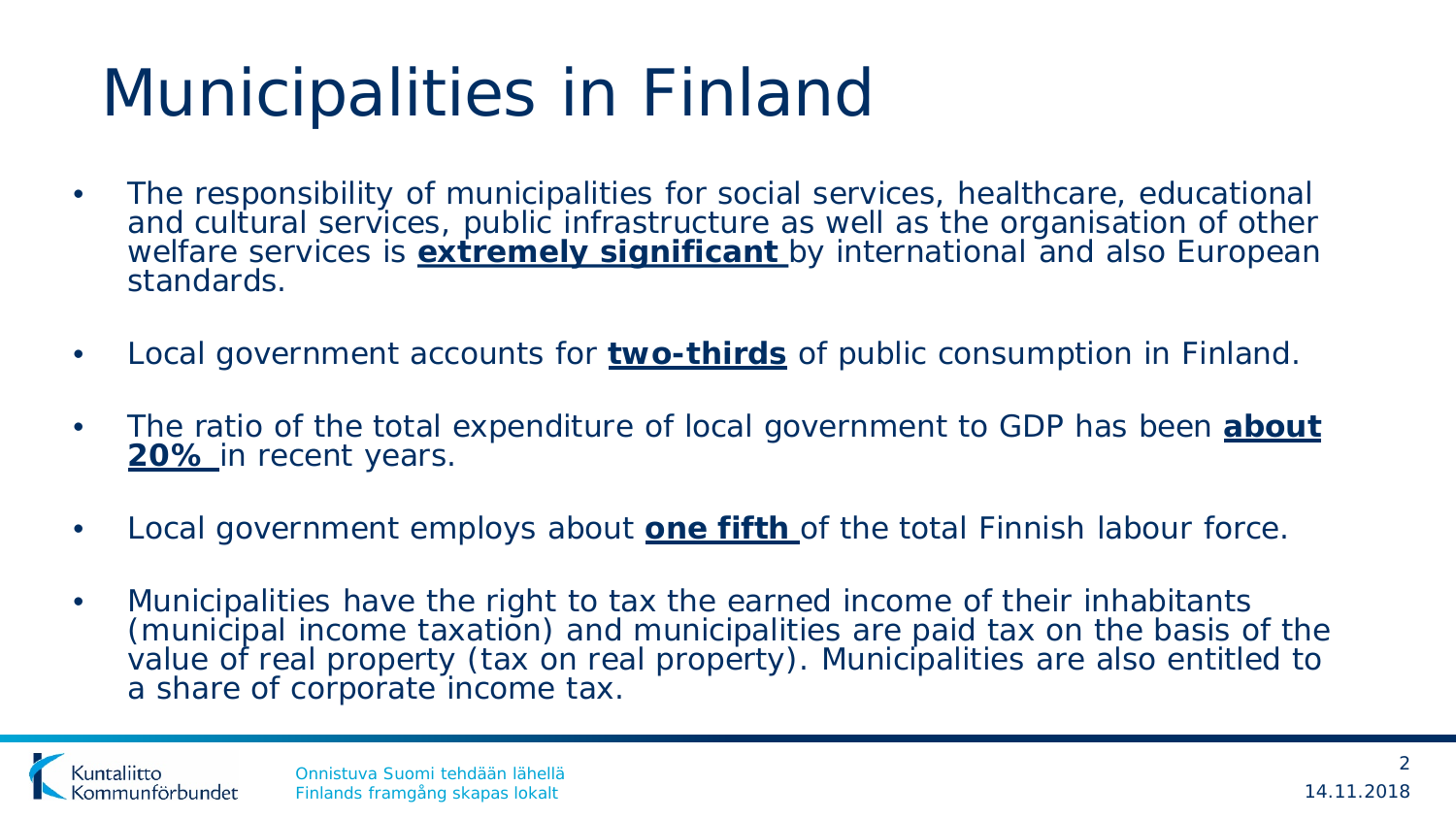### Total municipal sector expenditure and income for 2017



#### External income 44,8 billion  $\epsilon$  and expenditure 44,3 billion  $\epsilon$

Kuntaliitto Kommunförbundet

Onnistuva Suomi tehdään lähellä Finlands framgång skapas lokalt

Source: Basic Public Service Programme /Local and Regional Government Finland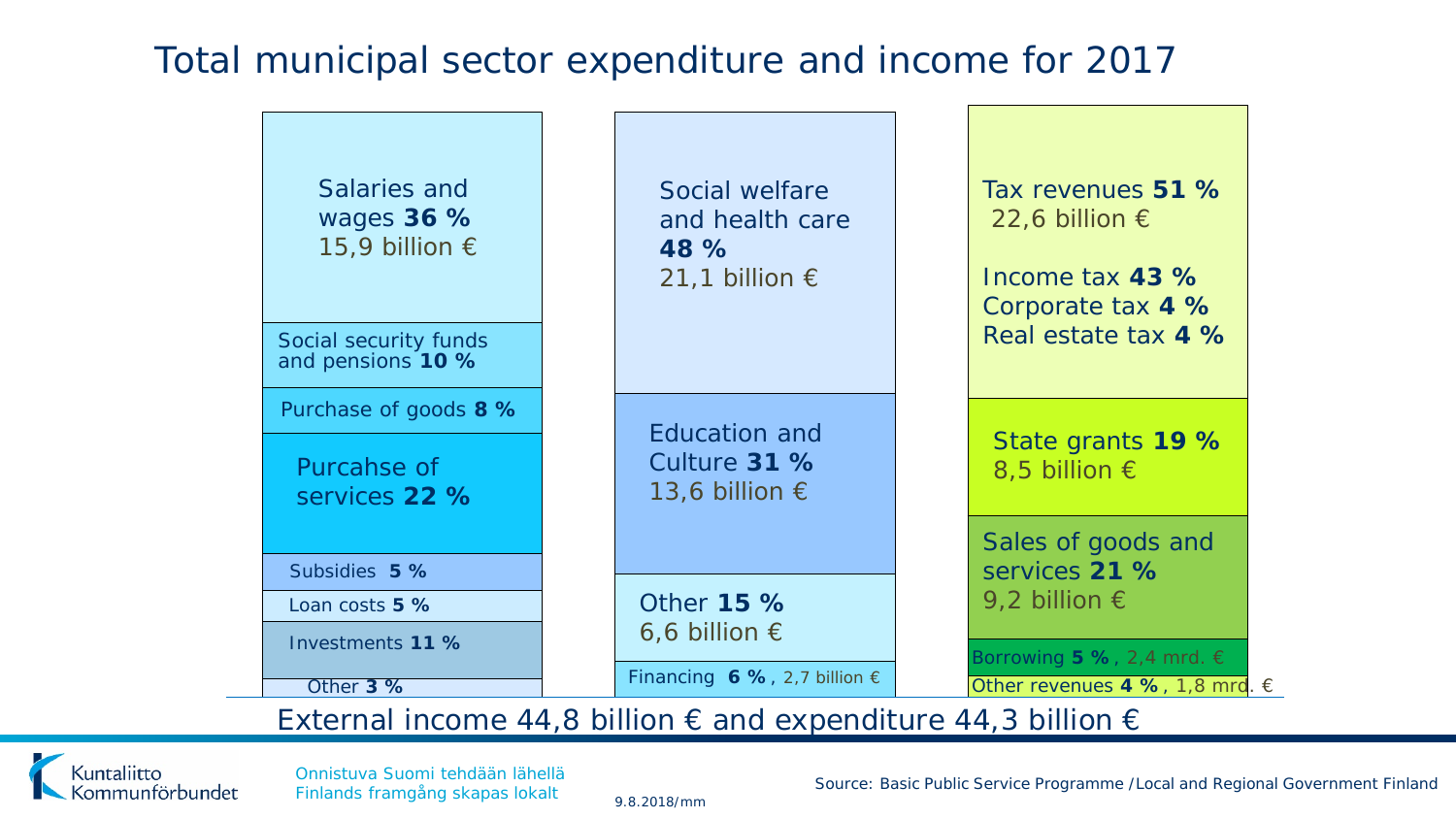



Onnistuva Suomi tehdään lähellä Finlands framgång skapas lokalt 22.9.2017/MP

Lähde: Vuodet 1975-2016 Tilastokeskus, ennusteet VM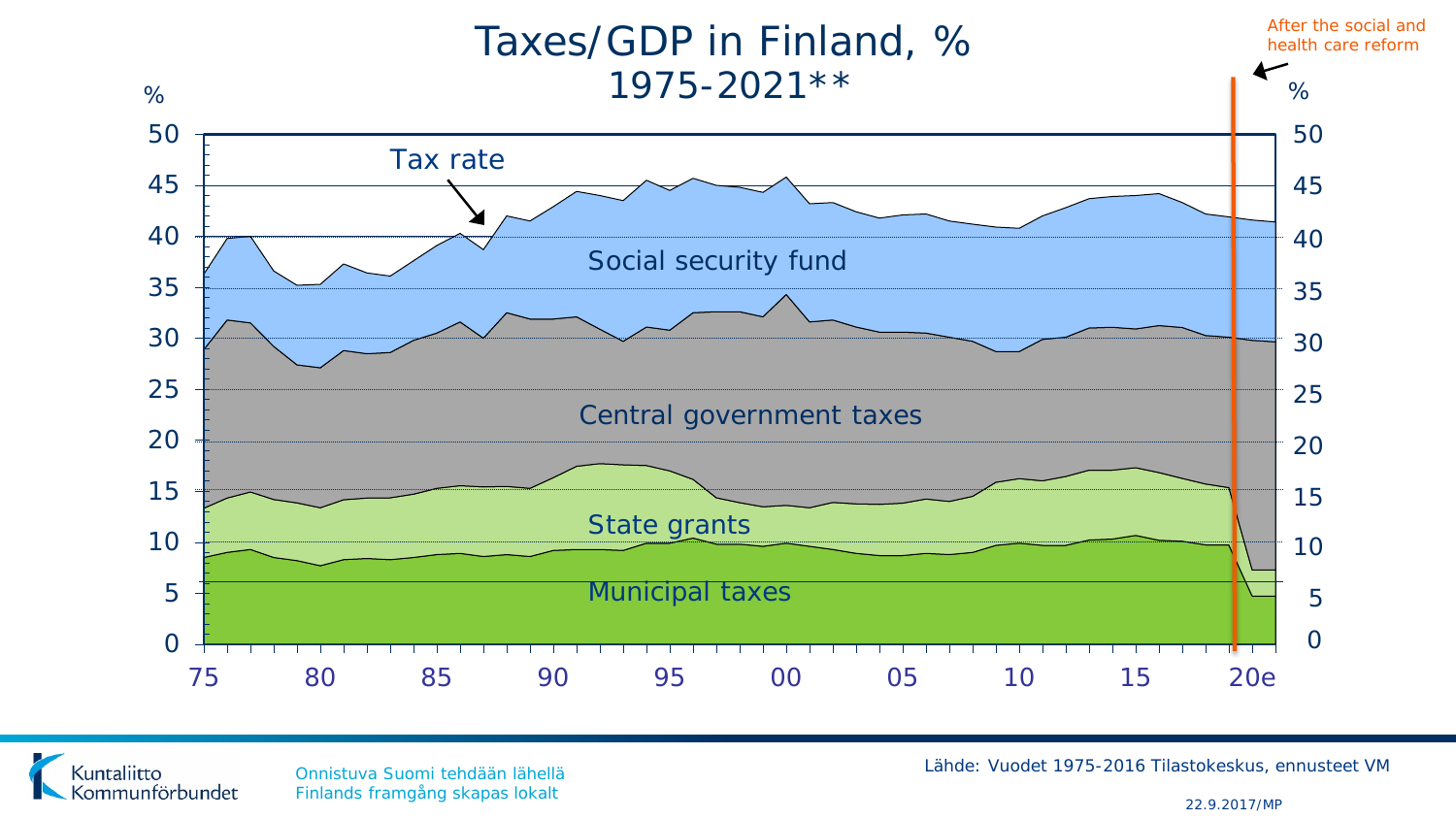### **Central government and municipal tax financing 2017, billion €**



Kuntaliitto .<br>Sommunförbundet

Onnistuva Suomi tehdään lähellä Finlands framgång skapas lokalt 30.10.2018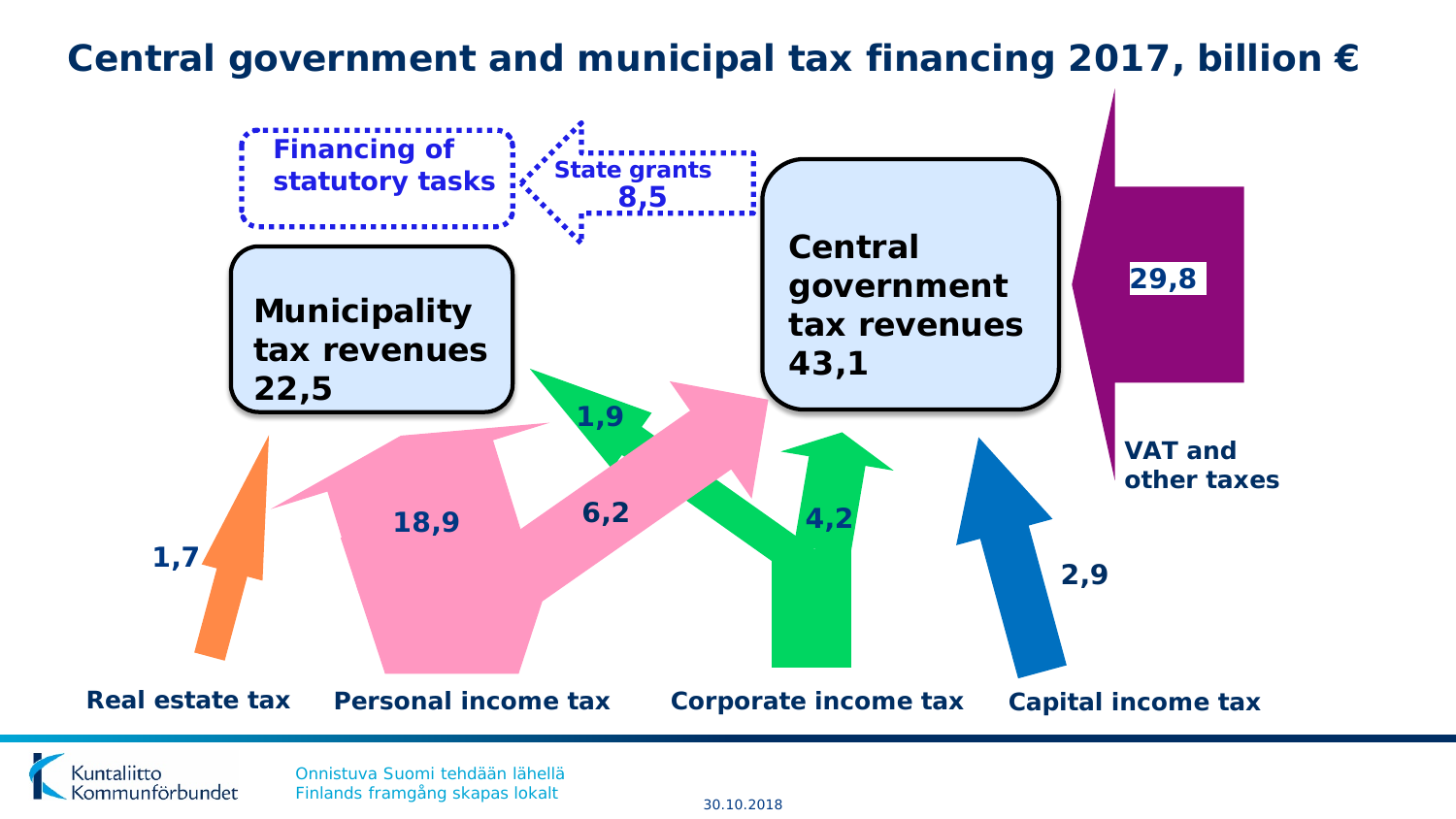### **Tax revenues % of total income 2017**

**Tax revenues (personal income tax, real estate tax, corporate income tax) as percentage of municipalities total revenues.** 





#### **Highest tax income:**

- 1. Kauniainen (82,5 %)
- 2. Kirkkonummi (78,3 %)
- 3. Espoo (78,2 %)
- 4. Masku (74,8 %)
- 5. Vihti (74,6 %)

#### **Lowest tax income:**

307. Virrat (27,9 %) 308. Pihtipudas (27,9 %) 309. Ranua (27,6 %) 310. Kannonkoski (27,2 %) 311. Miehikkälä (24,3 %)



Onnistuva Suomi tehdään lähellä Finlands framgång skapas lokalt 14.11.2018

6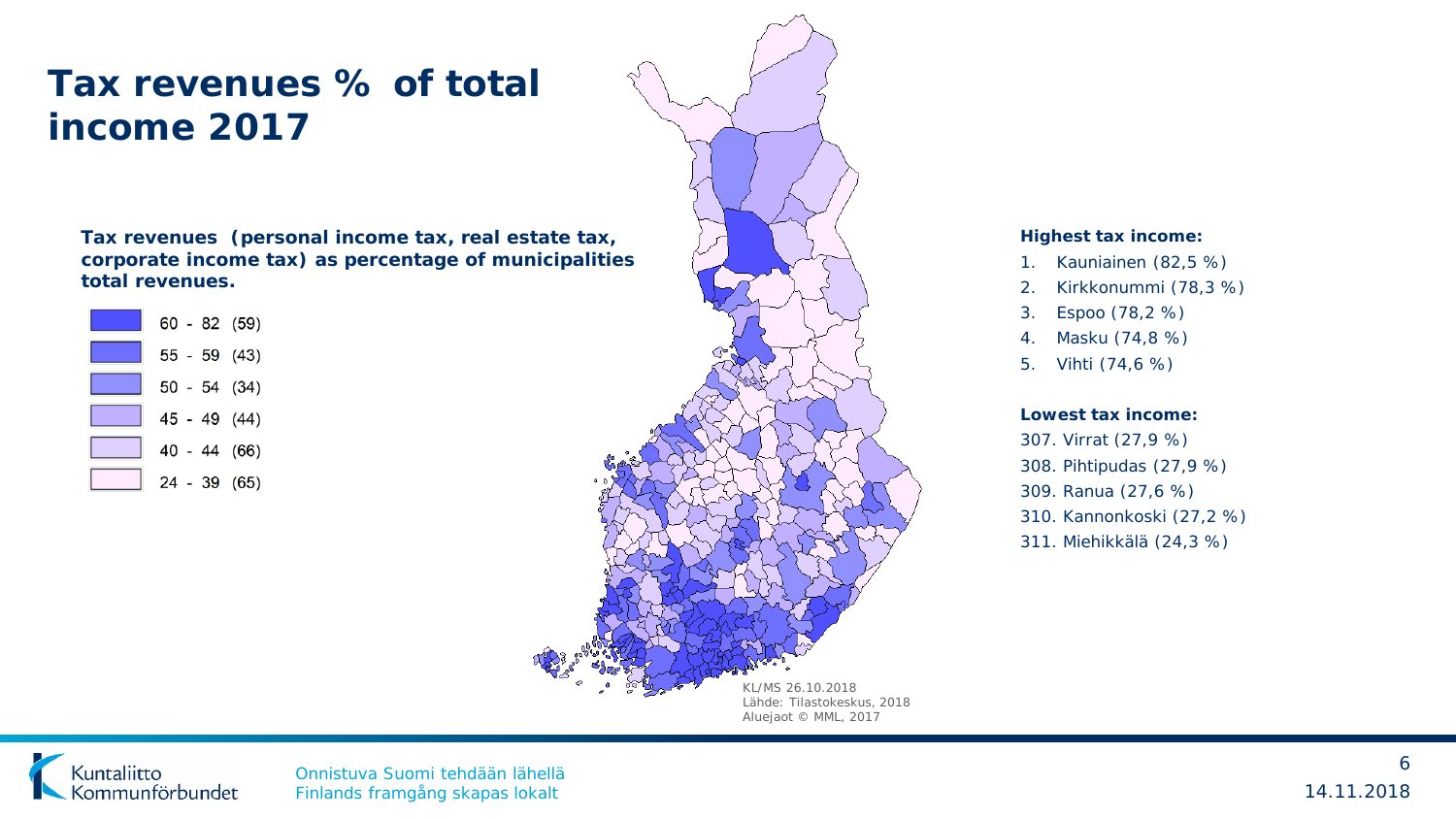### **State grants % of total income 2017**

**State grants % of total income 2017 as percentage of municipalities total revenues.** 





#### **Highest state grants:**

- 1. Ranua (58,1 %)
- 2. Rääkkylä (54,3 %)
- 3. Vesanto (53,6 %)
- 4. Kärsämäki (53,2 %)
- 5. Geta (53,1 %)

#### **Lowest state grants:**

307. Pirkkala (8,65 %) 308. Maarianhamina (8,24 %) 309. Helsinki (4,50 %) 310. Espoo (1,91 %) 311. Kauniainen (-0,01 %)



Onnistuva Suomi tehdään lähellä Finlands framgång skapas lokalt 14.11.2018

7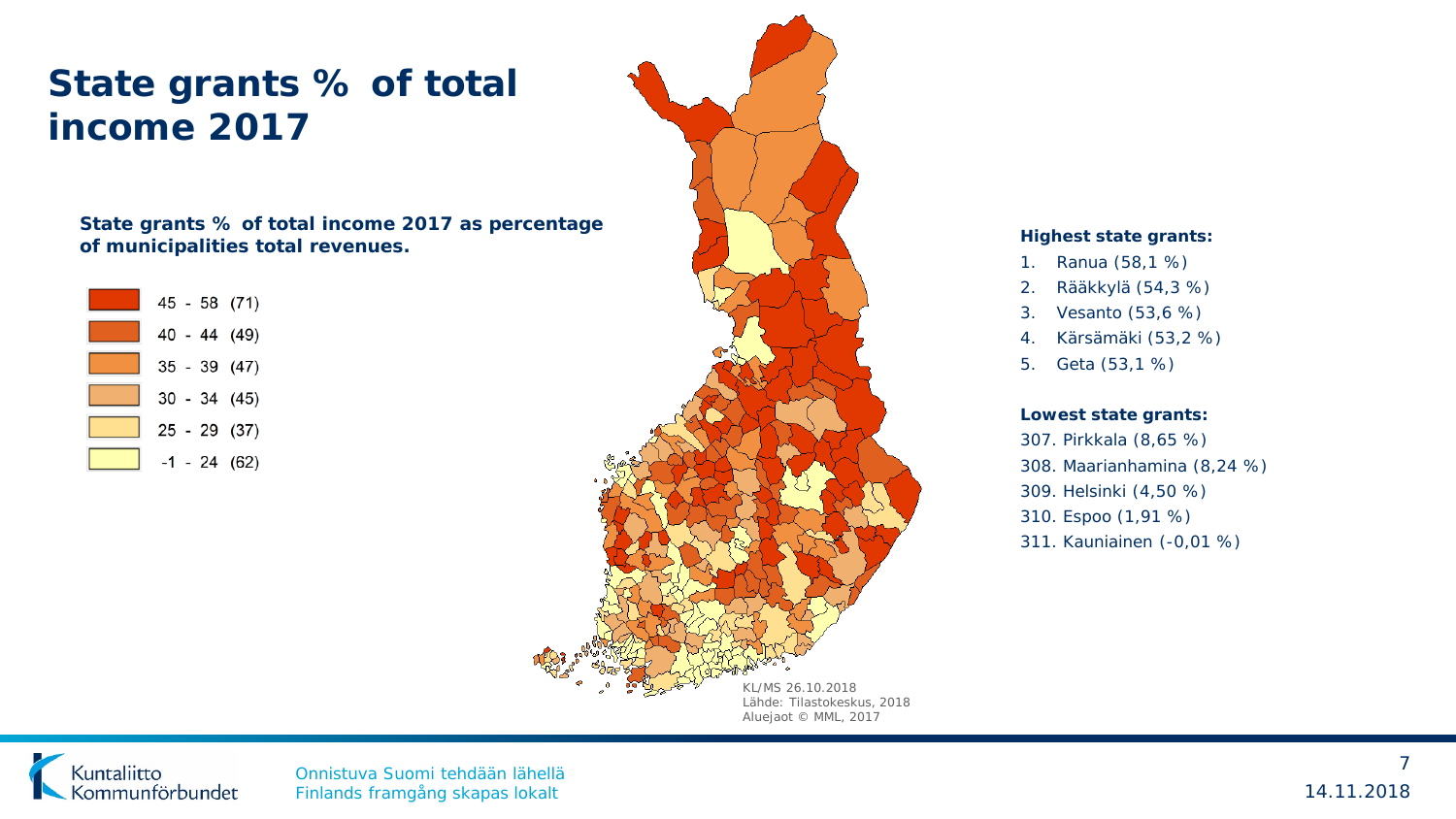### **Local government tax revenues in 2016-2019, billion €**

| <b>Tax type</b>           | 2016   | 2017  | 2018   | 2019  |
|---------------------------|--------|-------|--------|-------|
| Municipal income tax      | 18,89  | 18,92 | 18,88  | 19,96 |
| Corporate tax             | 1,54   | 1,90  | 1,86   | 2,06  |
| Real estate tax           | 1,67   | 1,72  | 1,82   | 1,86  |
| <b>Total tax revenues</b> | 22,10  | 22,54 | 22,56  | 23,88 |
| Change, %:                |        |       |        |       |
| Municipal income tax      | 2,0    | 0,2   | $-0,2$ | 5,7   |
| Corporate tax             | $-6,3$ | 23,4  | $-2,1$ | 10,8  |
| Real estate tax           | 4,1    | 3,0   | 5,8    | 2,2   |
| <b>Total tax revenues</b> | 1,5    | 2,0   | 0,1    | 5,9   |
| Average income tax rate   | 19,85  | 19,90 | 19,86  | 19,86 |
| Corporate tax rate        | 20,0   | 20,0  | 20,0   | 20,0  |



Onnistuva Suomi tehdään lähellä Finlands framgång skapas lokalt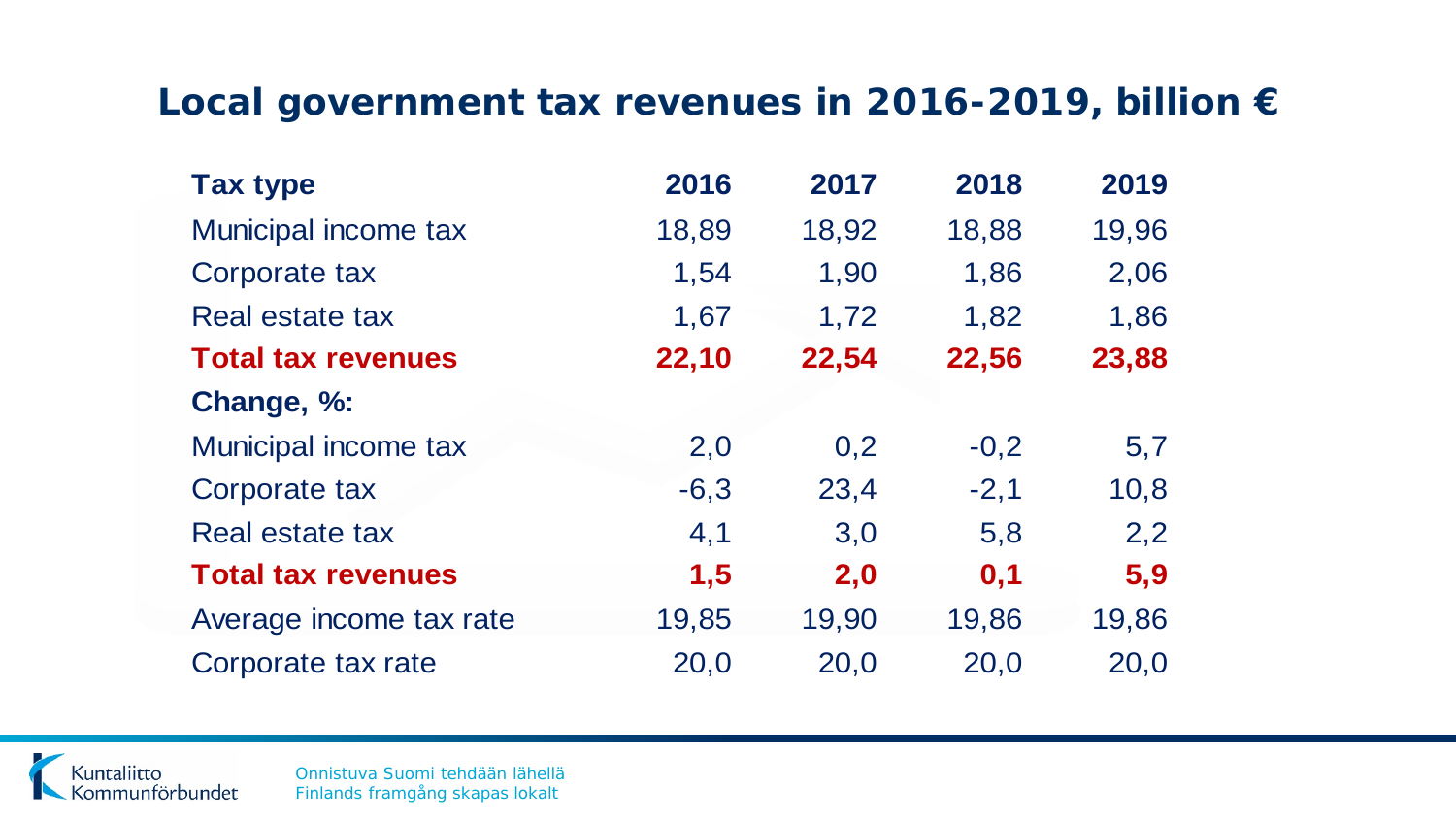## Municipal income tax

- The municipal income tax is the most important source of revenue for municipalities.
- Municpalites decide the tax rate.
- The central government decide on deductions.
- The municipal income tax is the corner stone of local self government. The tax encourage municipalites to be effective and use the budget wisely, because othwerwise they need to rise the taxes of the residents.

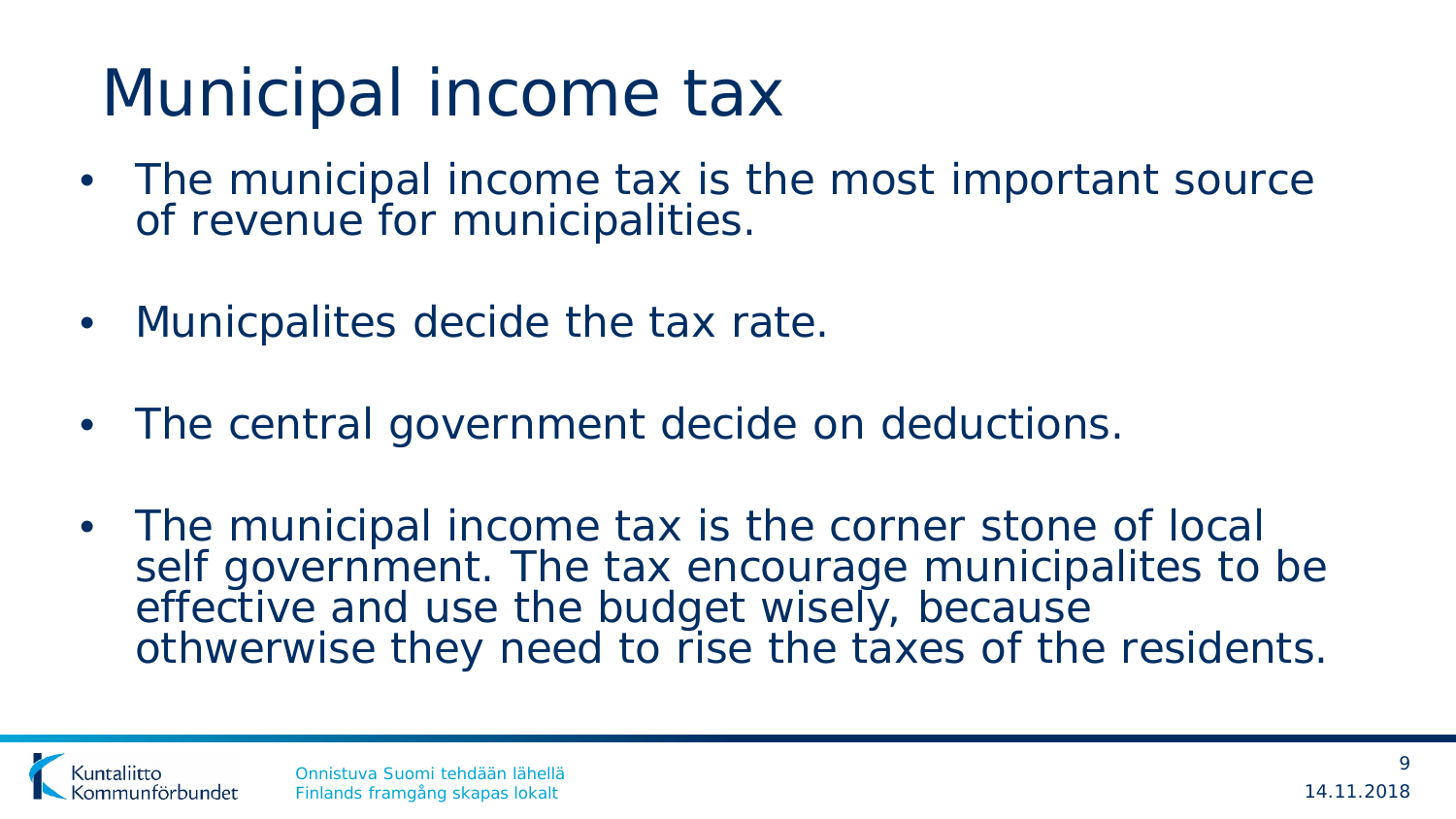### Municipal income tax rates 2018 **The average tax rates:**

- weighted by income 19,86 %
- arithmetic mean 20,76 %

| <b>Highest rates</b> |       |             |       | Lowest rates  |       |                         |
|----------------------|-------|-------------|-------|---------------|-------|-------------------------|
| Jämijärvi            | 22,50 | Punkalaidun | 22,00 | Jomala        | 16,50 |                         |
| Reisjärvi            | 22,50 | Rautalampi  | 22,00 | Brändö        | 16,75 | Municipal tax rate      |
| Teuva                | 22,50 | Rautavaara  | 22,00 | Lemland       | 16,75 |                         |
| Pelkosenniemi        | 22,25 | Ruovesi     | 22,00 | Kauniainen    | 17,00 | $16,50 - 19,25$<br>(25) |
| Vehmaa               | 22,25 | Raasepori   | 22,00 | Saltvik       | 17,00 | $19,50 - 20,25$<br>(52) |
| Vimpeli              | 22,25 | Savonlinna  | 22,00 | Hammarland    | 17,25 | $20,50 - 20,75$<br>(68) |
| Haapajärvi           | 22,00 | Siikainen   | 22,00 | Föglö         | 17,50 |                         |
| Haapavesi            | 22,00 | Siikajoki   | 22,00 | Geta          | 17,50 | $21,00 - 21,50(103)$    |
| Halsua               | 22,00 | <b>Simo</b> | 22,00 | Maarianhamina | 17,50 | $21,75 - 22,50$ (63)    |
| Hankasalmi           | 22,00 | Siikalatva  | 22,00 | <b>Espoo</b>  | 18,00 |                         |
| Honkajoki            | 22,00 | Tuusniemi   | 22,00 | Eurajoki      | 18,00 |                         |
| Humppila             | 22,00 | Veteli      | 22,00 | Helsinki      | 18,00 |                         |
| Hämeenkyrö           | 22,00 | Ähtäri      | 22,00 | Sottunga      | 18,00 |                         |
| Isojoki              | 22,00 |             |       | Eckerö        | 18,50 |                         |
| Karijoki             | 22,00 |             |       | Luhanka       | 18,50 |                         |
| Kaskinen             | 22,00 |             |       | Kustavi       | 18,75 |                         |
| Kauhajoki            | 22,00 |             |       | Finström      | 19,00 |                         |
| Konnevesi            | 22,00 |             |       | Inari         | 19,00 |                         |
| Kruunupyy            | 22,00 |             |       | Kumlinge      | 19,00 |                         |
| Multia               | 22,00 |             |       | Naantali      | 19,00 |                         |
| Mänttä-Vilppula      | 22,00 |             |       | Sysmä         | 19,00 |                         |
| Orivesi              | 22,00 |             |       | Vantaa        | 19,00 |                         |
| Paltamo              | 22,00 |             |       | Vårdö         | 19,00 |                         |
| Parkano              | 22,00 |             |       | Kerava        | 19,25 |                         |
| Pieksämäki           | 22,00 |             |       | Sipoo         | 19,25 | © Kuntarajat: MML       |

| Municipal tax rate   |  |
|----------------------|--|
| $16,50 - 19,25$ (25) |  |
| $19,50 - 20,25$ (52) |  |
| $20,50 - 20,75$ (68) |  |
| $21,00 - 21,50(103)$ |  |
| $21,75 - 22,50$ (63) |  |



Onnistuva Suomi tehdään lähellä Finlands framgång skapas lokalt

#### 4.12.2017 / hp Lähde: Kuntaliiton tiedustelu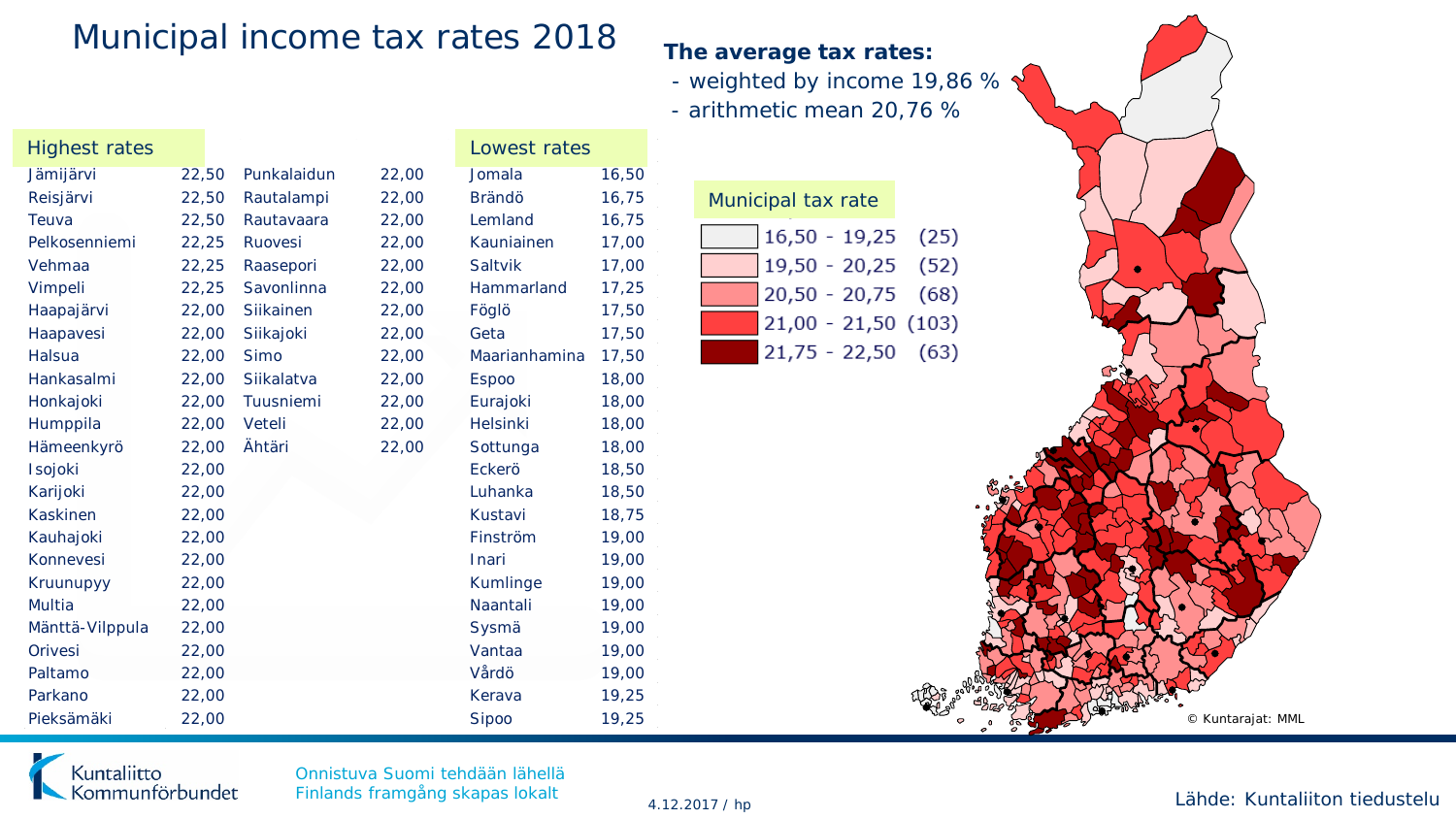### **Local government income tax rate 1998-2018**





Onnistuva Suomi tehdään lähellä Finlands framgång skapas lokalt 22.2.2018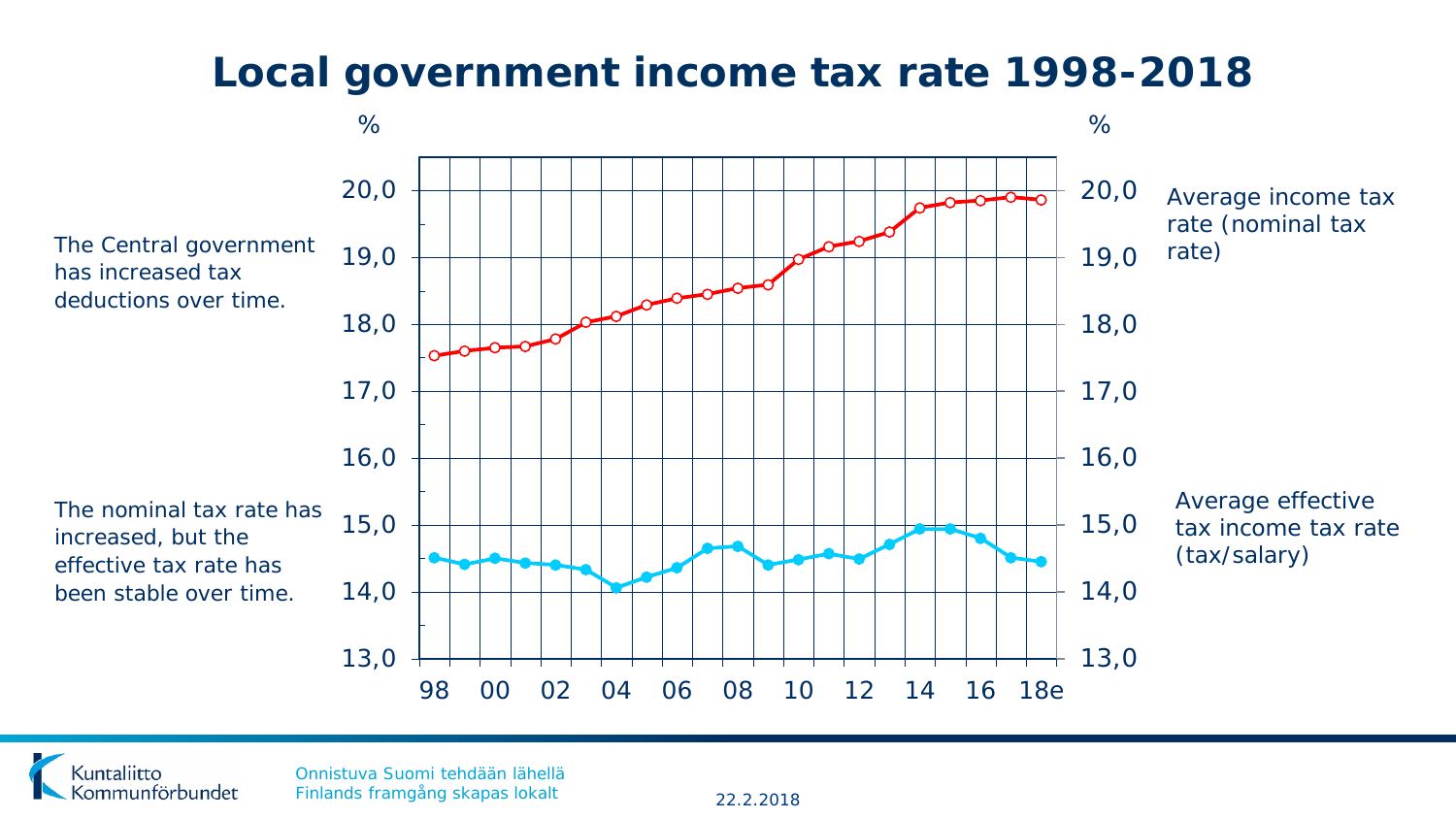## Real estate tax

- The real estate tax i a fully municipal tax.<br>Traditionally the tax has been relatively low.
- Municipalites can set a tax rate for diffrerent kind of buildings within the limits defined by law.
- The role has incresed during last years due to central government actions and local government decisions.
- The real estate taxation will be fully modernized from  $2022 \rightarrow$

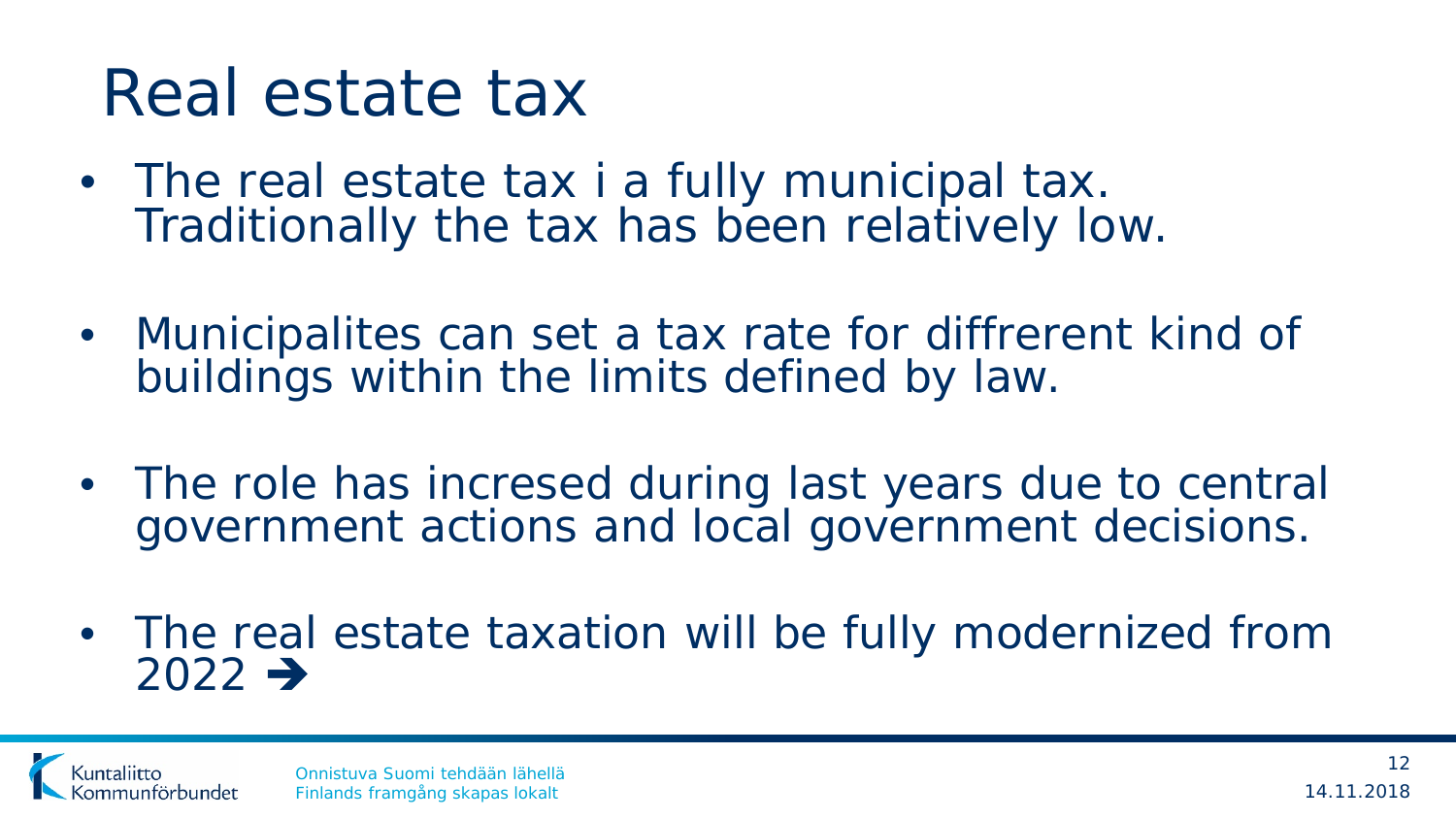## Real estate tax rates

- Real estate tax is set by the local municipal council and is calculated as a percentage of the taxable value of the property.
- Municipalities can set their own tax rates within the ranges
	- $\approx$  0.93% 2,00 % for general real estate tax
	- » 0.41% 1.00 % for permanent residences
	- $\approx$  0.93% 2,00 % for other residences
	- » 2.00% 6.00 % for unbuilt sites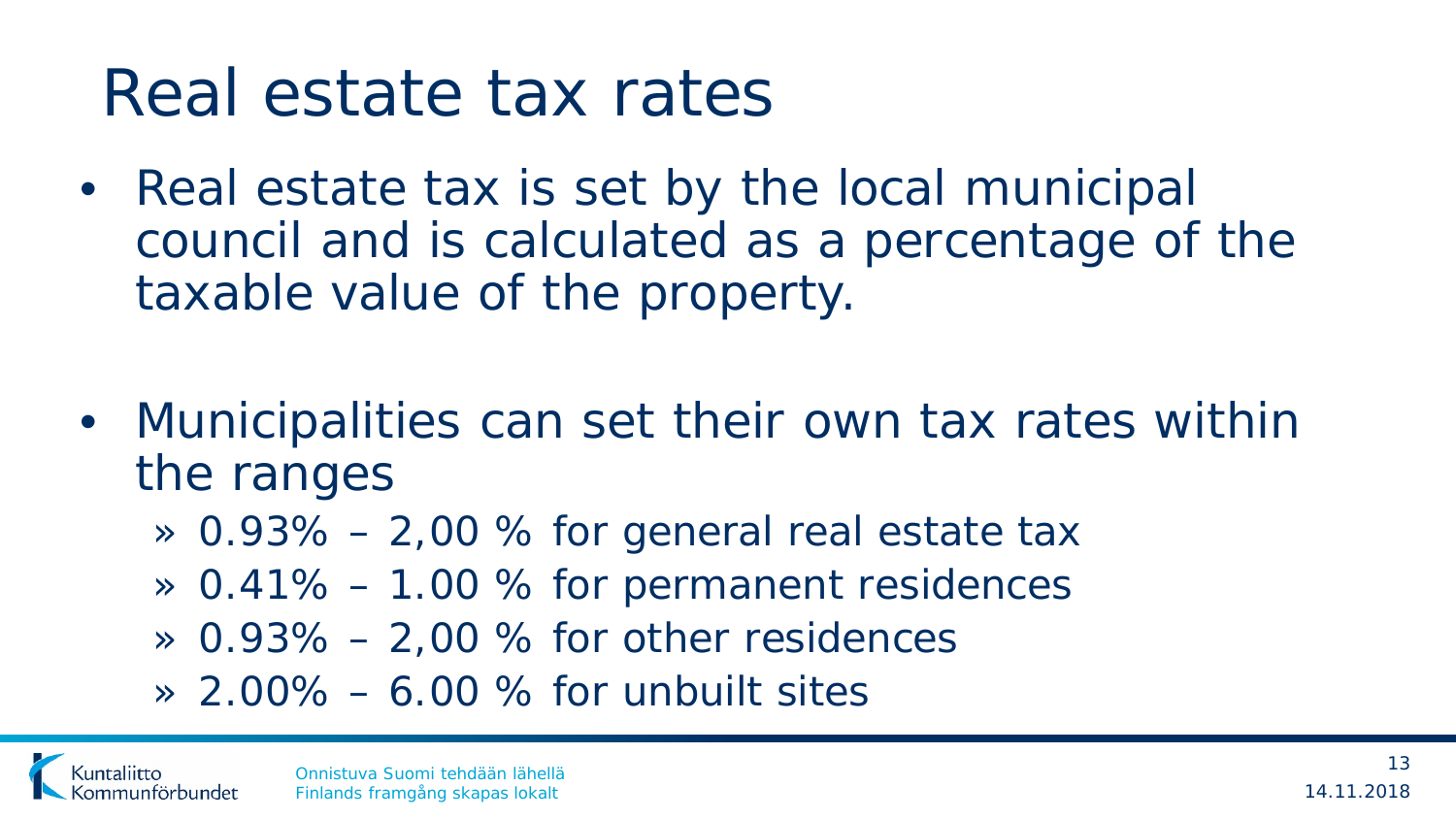

Kuntaliitto Kommunförbundet

Onnistuva Suomi tehdään lähellä Finlands framgång skapas lokalt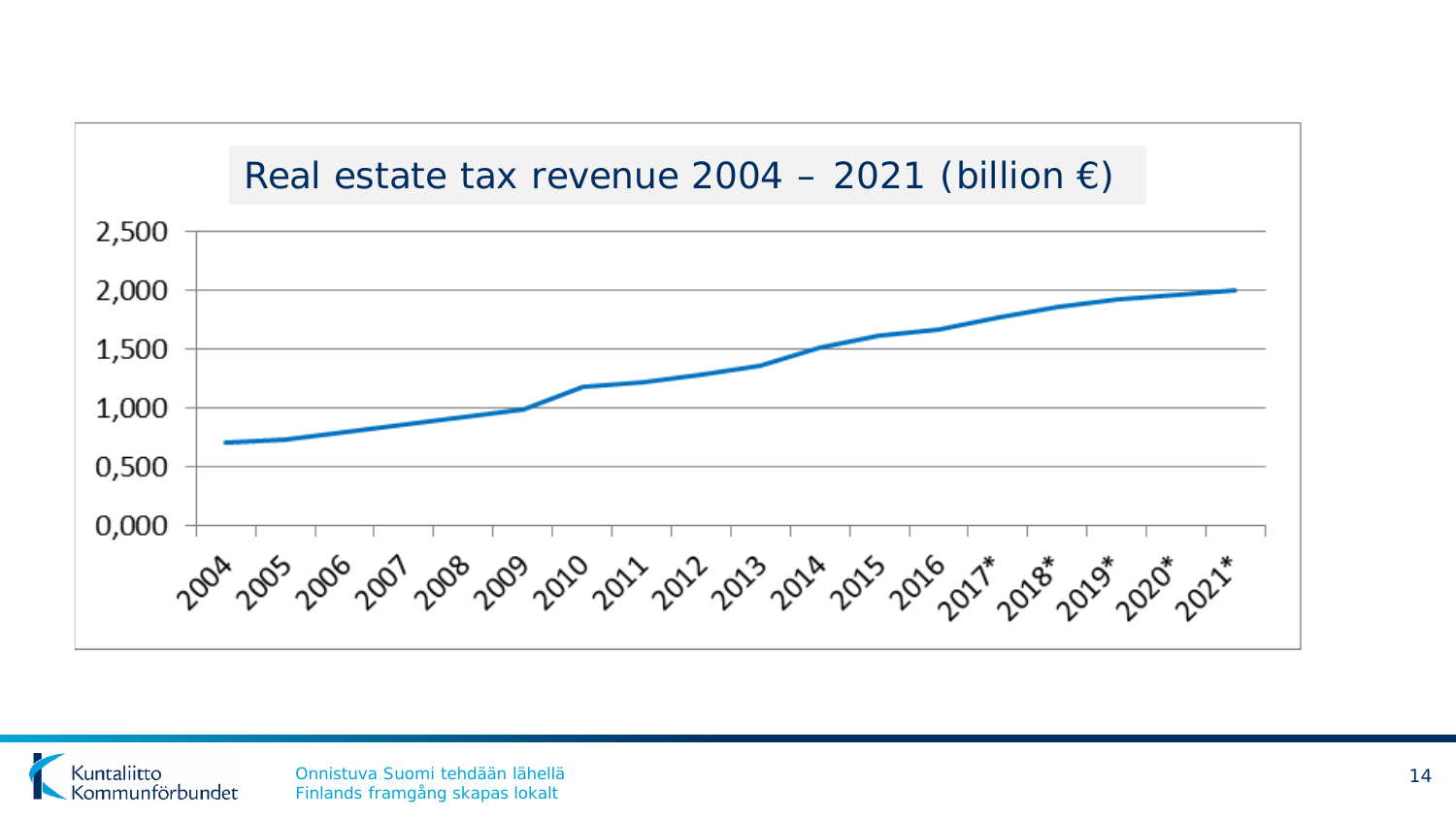## Share of corporate taxation

- The corporate income tax rate in Finland is 20 %.
- Municpalities share of the tax revenue is 31,35 % and the central governments share is 68,65 %.
- The municipal share is divided to each municipality based on 1) number of employees working in the municipality and 2) forestry income.
	- » For example: if Rovio has employees only in Espoo, the corporate tax paid by Rovio will increase the tax incomes of Espoo.
	- » For example: if Neste Oil has employees in Porvoo and Espoo, the corporate tax paid by Neste Oil will increase the tax incomes of Porvoo and Espoo based by the number of emplyees in each municipality.
	- » The forestry income is an old compensation for the big tax reform in the early 90s.
- Because of the corporate tax share, municipalities have an incentive to increase the operating circumstanes for companies.

untaliitto